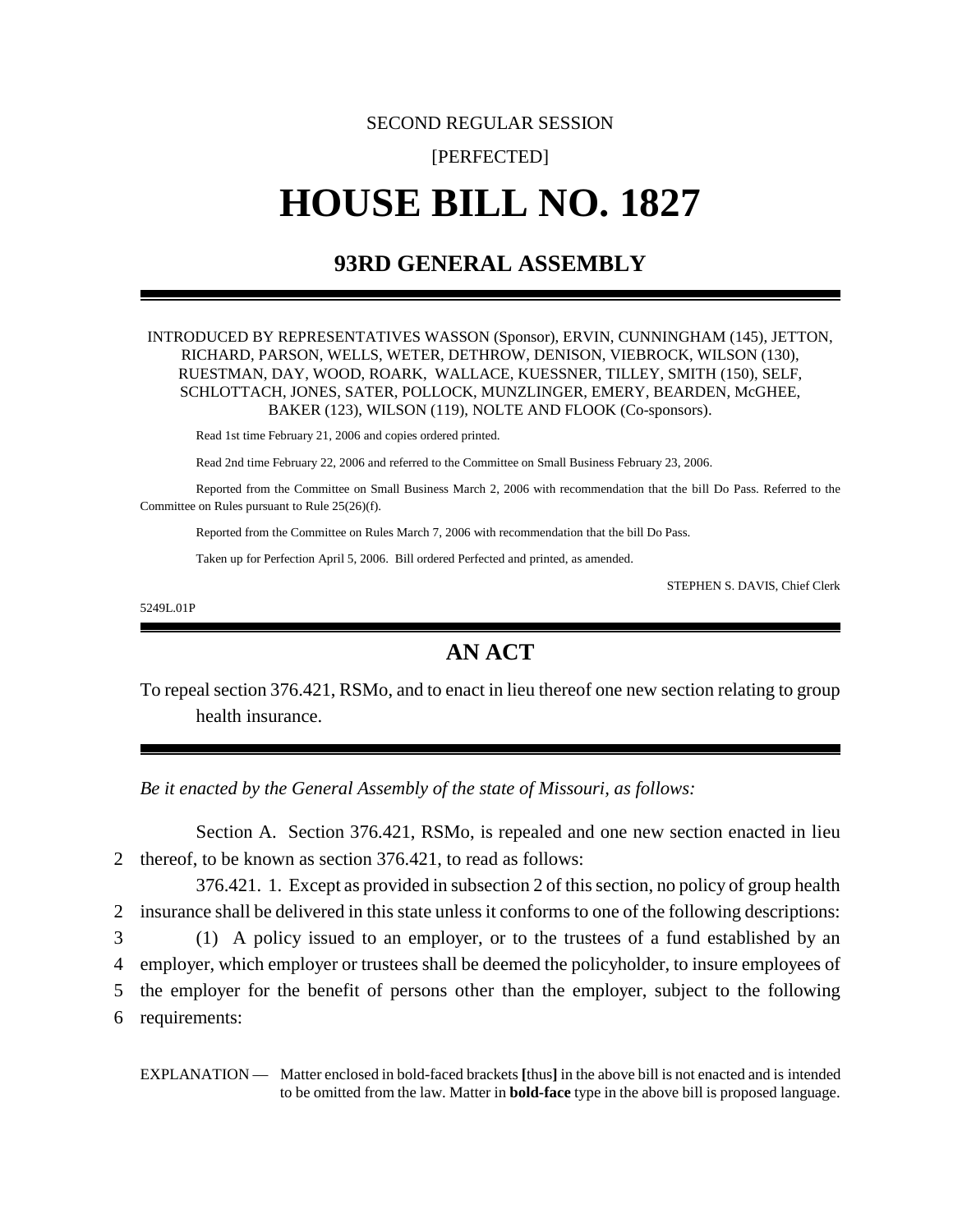(a) The employees eligible for insurance under the policy shall be all of the employees of the employer, or all of any class or classes thereof. The policy may provide that the term "employees" shall include the employees of one or more subsidiary corporations, and the employees, individual proprietors, and partners of one or more affiliated corporations, proprietorships or partnerships, if the business of the employer and of such affiliated corporations, proprietorships or partnerships is under common control. The policy may provide that the term "employees" shall include the individual proprietor or partners if the employer is an individual proprietorship or partnership. The policy may provide that the term "employees" shall include retired employees, former employees and directors of a corporate employer. A policy issued to insure the employees of a public body may provide that the term "employees" shall include elected or appointed officials;

 (b) The premium for the policy shall be paid either from the employer's funds or from funds contributed by the insured employees, or from both. Except as provided in paragraph (c) of this subdivision, a policy on which no part of the premium is to be derived from funds contributed by the insured employees must insure all eligible employees, except those who reject such coverage in writing; and

 (c) An insurer may exclude or limit the coverage on any person as to whom evidence of individual insurability is not satisfactory to the insurer in a policy insuring fewer than ten employees and in a policy insuring ten or more employees if:

 a. Application is not made within thirty-one days after the date of eligibility for insurance; or

 b. The person voluntarily terminated the insurance while continuing to be eligible for insurance under the policy; or

 c. After the expiration of an open enrollment period during which the person could have enrolled for the insurance or could have elected another level of benefits under the policy;

 (2) A policy issued to a creditor or its parent holding company or to a trustee or trustees or agent designated by two or more creditors, which creditor, holding company, affiliate, trustee, trustees or agent shall be deemed the policyholder, to insure debtors of the creditor or creditors with respect to their indebtedness subject to the following requirements:

 (a) The debtors eligible for insurance under the policy shall be all of the debtors of the creditor or creditors, or all of any class or classes thereof. The policy may provide that the term "debtors" shall include:

 a. Borrowers of money or purchasers or lessees of goods, services, or property for which payment is arranged through a credit transaction;

b. The debtors of one or more subsidiary corporations; and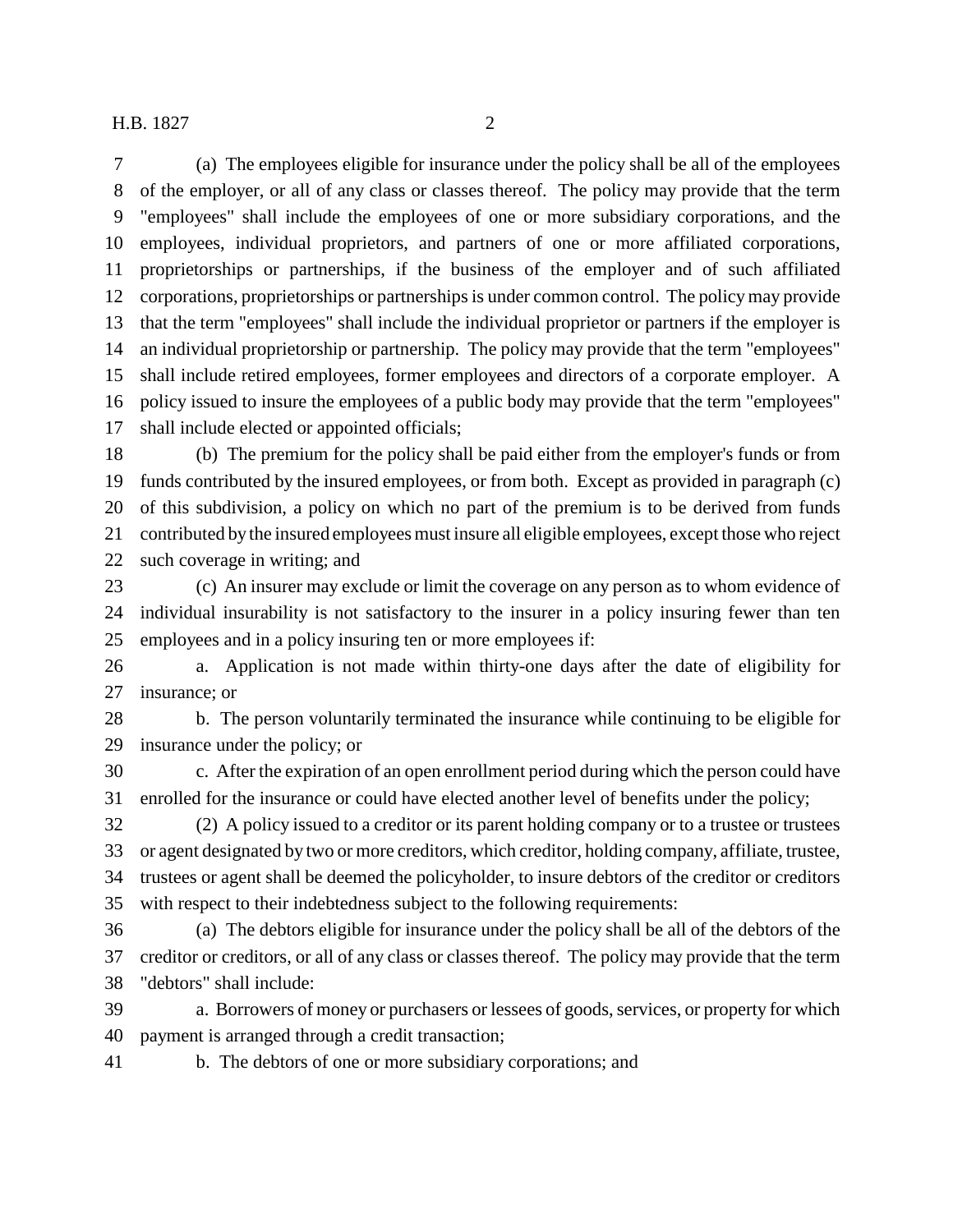c. The debtors of one or more affiliated corporations, proprietorships or partnerships if the business of the policyholder and of such affiliated corporations, proprietorships or partnerships is under common control;

 (b) The premium for the policy shall be paid either from the creditor's funds or from charges collected from the insured debtors, or from both. Except as provided in paragraph (c) of this subdivision, a policy on which no part of the premium is to be derived from funds contributed by insured debtors specifically for their insurance must insure all eligible debtors;

 (c) An insurer may exclude any debtors as to whom evidence of individual insurability is not satisfactory to the insurer in a policy insuring fewer than ten debtors and in a policy insuring ten or more debtors if:

 a. Application is not made within thirty-one days after the date of eligibility for insurance; or

 b. The person voluntarily terminated the insurance while continuing to be eligible for insurance under the policy; or

 c. After the expiration of an open enrollment period during which the person could have enrolled for the insurance or could have elected another level of benefits under the policy;

 (d) The total amount of insurance payable with respect to an indebtedness shall not exceed the greater of the scheduled or actual amount of unpaid indebtedness to the creditor. The insurer may exclude any payments which are delinquent on the date the debtor becomes disabled as defined in the policy;

 (e) The insurance may be payable to the creditor or to any successor to the right, title, and interest of the creditor. Such payment or payments shall reduce or extinguish the unpaid indebtedness of the debtor to the extent of each such payment and any excess of insurance shall be payable to the insured or the estate of the insured;

 (f) Notwithstanding the preceding provisions of this subdivision, insurance on agricultural credit transaction commitments may be written up to the amount of the loan commitment, and insurance on educational credit transaction commitments may be written up to the amount of the loan commitment less the amount of any repayments made on the loan;

 (3) A policy issued to a labor union or similar employee organization, which shall be deemed to be the policyholder, to insure members of such union or organization for the benefit of persons other than the union or organization or any of its officials, representatives, or agents, subject to the following requirements:

 (a) The members eligible for insurance under the policy shall be all of the members of the union or organization, or all of any class or classes thereof;

 (b) The premium for the policy shall be paid either from funds of the union or organization or from funds contributed by the insured members specifically for their insurance,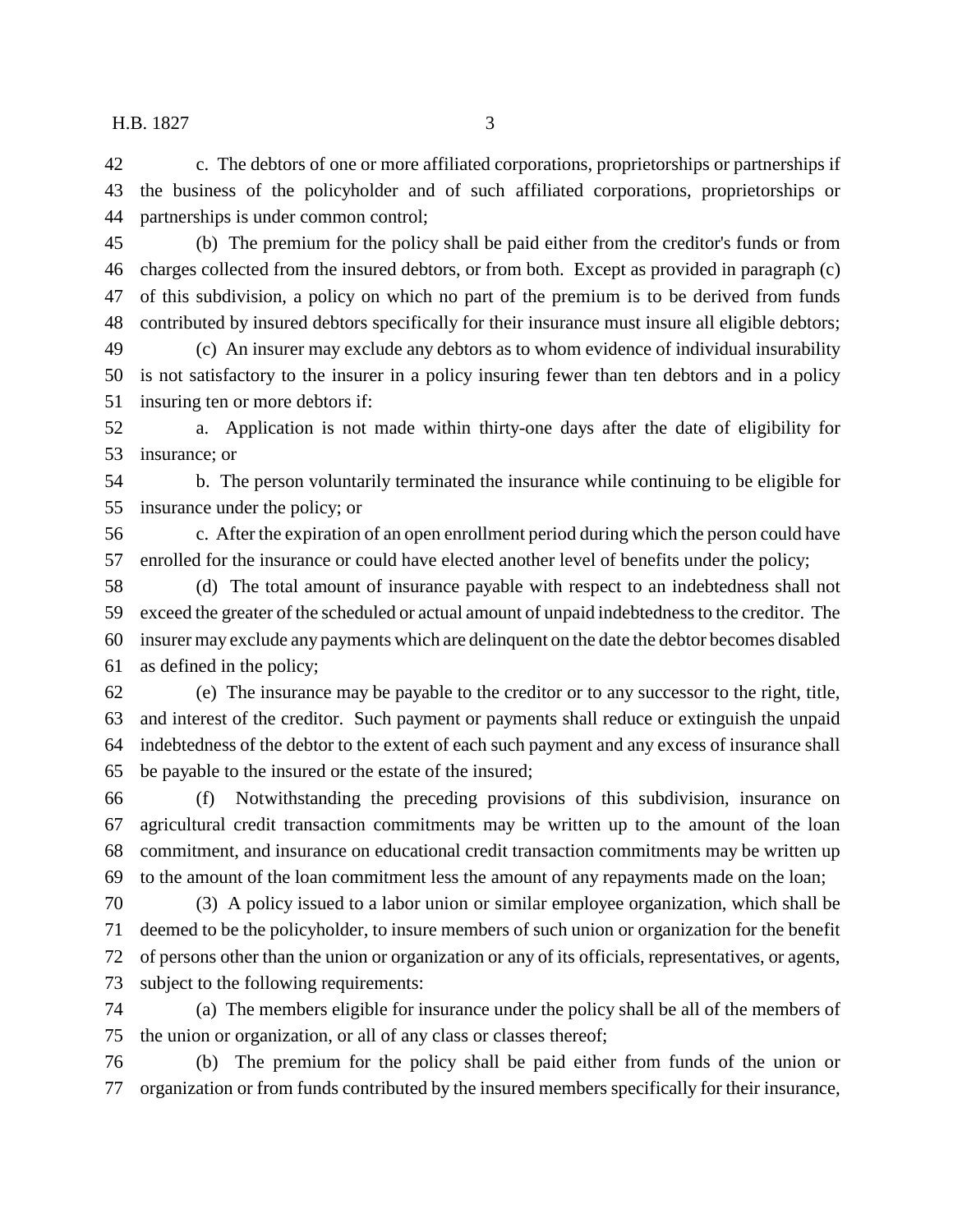or from both. Except as provided in paragraph (c) of this subdivision, a policy on which no part of the premium is to be derived from funds contributed by the insured members specifically for

their insurance must insure all eligible members, except those who reject such coverage in

writing;

 (c) An insurer may exclude or limit the coverage on any person as to whom evidence of individual insurability is not satisfactory to the insurer in a policy insuring fewer than ten members and in a policy insuring ten or more members if:

 a. Application is not made within thirty-one days after the date of eligibility for insurance; or

 b. The person voluntarily terminated the insurance while continuing to be eligible for insurance under the policy; or

 c. After the expiration of an open enrollment period during which the person could have enrolled for the insurance or could have elected another level of benefits under the policy;

 (4) A policy issued to a trust, or to the trustee of a fund, established or adopted by two or more employers, or by one or more labor unions or similar employee organizations, or by one or more employers and one or more labor unions or similar employee organizations, which trust or trustee shall be deemed the policyholder, to insure employees of the employers or members of the unions or organizations for the benefit of persons other than the employers or the unions or organizations, subject to the following requirements:

 (a) The persons eligible for insurance shall be all of the employees of the employers or 98 all of the members of the unions or organizations, or all of any class or classes thereof. The policy may provide that the term "employees" shall include the employees of one or more subsidiary corporations, and the employees, individual proprietors, and partners of one or more affiliated corporations, proprietorships or partnerships if the business of the employer and of such affiliated corporations, proprietorships or partnerships is under common control. The policy may provide that the term "employees" shall include the individual proprietor or partners if the employer is an individual proprietorship or partnership. The policy may provide that the term "employees" shall include retired employees, former employees and directors of a corporate employer. The policy may provide that the term "employees" shall include the trustees or their employees, or both, if their duties are principally connected with such trusteeship;

 (b) The premium for the policy shall be paid from funds contributed by the employer or employers of the insured persons or by the union or unions or similar employee organizations, or by both, or from funds contributed by the insured persons or from both the insured persons and the employer or union or similar employee organization. Except as provided in paragraph (c) of this subdivision, a policy on which no part of the premium is to be derived from funds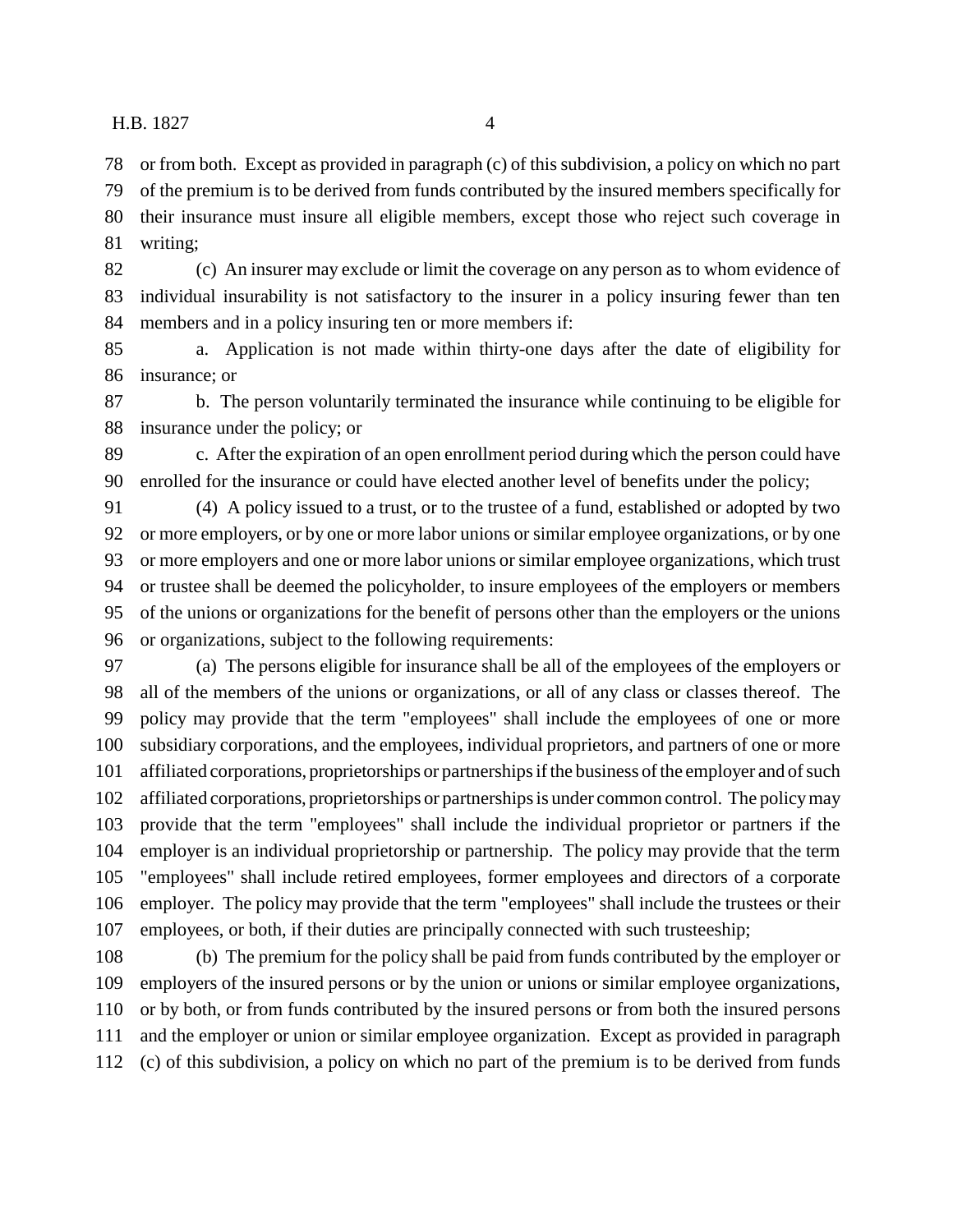contributed by the insured persons specifically for their insurance, must insure all eligible persons except those who reject such coverage in writing;

 (c) An insurer may exclude or limit the coverage on any person as to whom evidence of individual insurability is not satisfactory to the insurer;

 (5) A policy issued to an association or to a trust or to the trustees of a fund established, created and maintained for the benefit of members of one or more associations. The association or associations shall have at the outset a minimum of **[**one hundred persons**] fifty members**; shall have been organized and maintained in good faith for purposes other than that of obtaining insurance; shall have been in active existence for at least two years; shall have a constitution and bylaws which provide that the association or associations shall hold regular meetings not less than annually to further the purposes of the members; shall, except for credit unions, collect dues or solicit contributions from members; and shall provide the members with voting privileges and representation on the governing board and committees. The policy shall be subject to the following requirements:

 (a) The policy may insure members of such association or associations, employees thereof, or employees of members, or one or more of the preceding, or all of any class or classes thereof for the benefit of persons other than the employee's employer;

 (b) The premium for the policy shall be paid from funds contributed by the association or associations or by employer members, or by both, or from funds contributed by the covered persons or from both the covered persons and the association, associations, or employer members;

 (c) Except as provided in paragraph (d) of this subdivision, a policy on which no part of the premium is to be derived from funds contributed by the covered persons specifically for their insurance must insure all eligible persons, except those who reject such coverage in writing;

 (d) An insurer may exclude or limit the coverage on any person as to whom evidence of individual insurability is not satisfactory to the insurer;

 **(e) If the health benefit plan, as defined in section 376.1350, is delivered, issued for delivery, continued or renewed, is providing coverage to any resident of this state, and is providing coverage to both small employers as defined in subsection 2 of section 379.930, RSMo, and large employers, the insurer providing the coverage to the association or trust or trustees of a fund established, created, and maintained for the benefit of members of one or more associations may be exempt from subdivision (1) of subsection 1 of section 379.936, RSMo, as it relates to the association plans established under this section. The director shall find that an exemption would be in the public interest and approved and that additional classes of business may be approved under subsection 4 of section 379.934, RSMo, if the director determines that the health benefit plan:**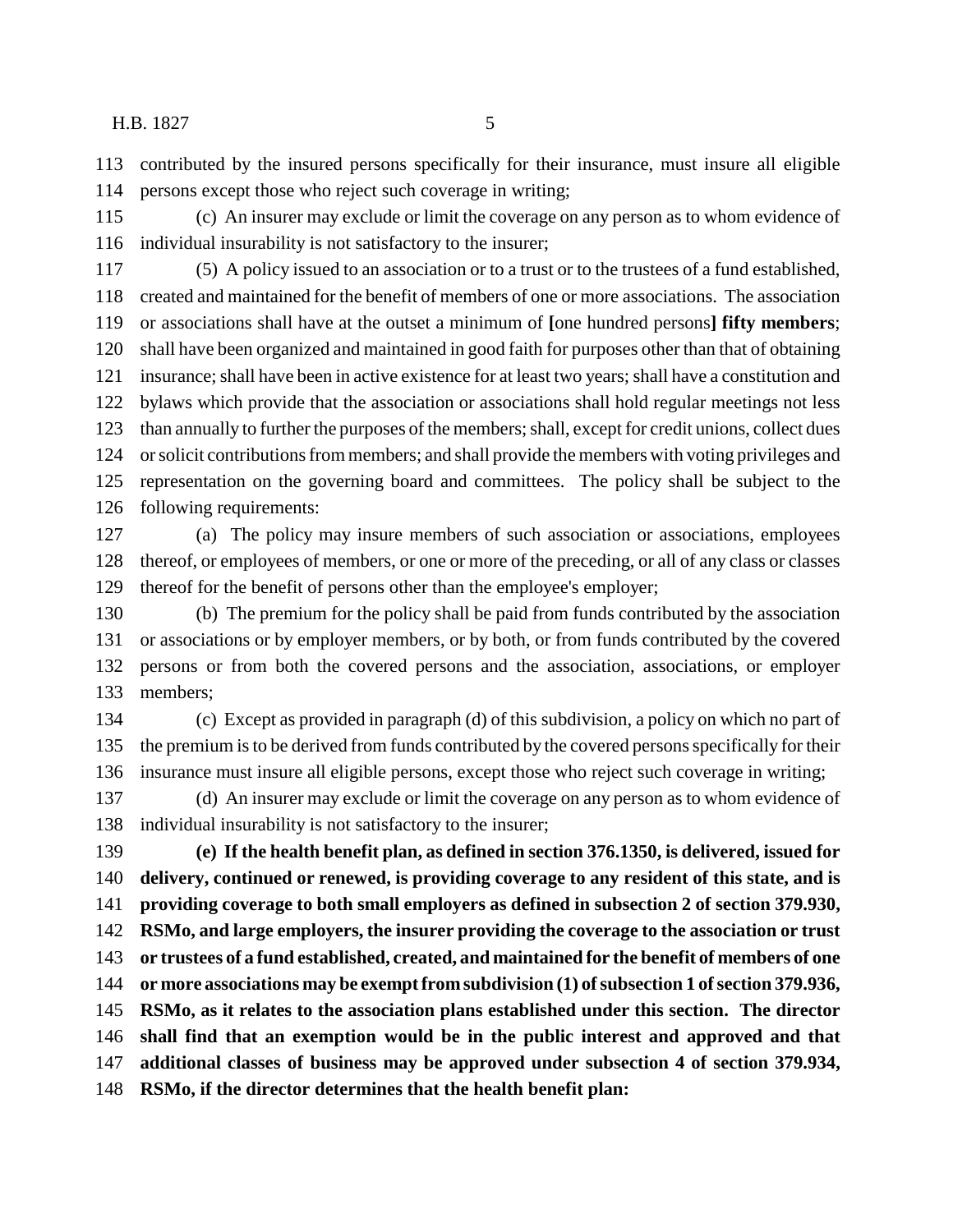**a. Is underwritten and rated as a single employer;**

 **b. Has a uniform health benefit plan design option or options for all participating association members or employers;**

 **c. Has guarantee issue to all association members and all eligible employees, as defined in subsection 2 of section 379.930, RSMo, of any participating association member company; and**

 **d. Complies with all other federal and state insurance requirements, including but not limited to the small employer health insurance and availability act under sections 379.930 to 379.952, RSMo;**

 (6) A policy issued to a credit union or to a trustee or trustees or agent designated by two or more credit unions, which credit union, trustee, trustees or agent shall be deemed the policyholder, to insure members of such credit union or credit unions for the benefit of persons other than the credit union or credit unions, trustee or trustees, or agent or any of their officials, subject to the following requirements:

 (a) The members eligible for insurance shall be all of the members of the credit union 164 or credit unions, or all of any class or classes thereof;

 (b) The premium for the policy shall be paid by the policyholder from the credit union's funds and, except as provided in paragraph (c) of this subdivision, must insure all eligible members;

 (c) An insurer may exclude or limit the coverage on any member as to whom evidence of individual insurability is not satisfactory to the insurer;

 (7) A policy issued to cover persons in a group where that group is specifically described by a law of this state as one which may be covered for group life insurance. The provisions of such law relating to eligibility and evidence of insurability shall apply.

 2. Group health insurance offered to a resident of this state under a group health insurance policy issued to a group other than one described in subsection 1 of this section shall be subject to the following requirements:

 (1) No such group health insurance policy shall be delivered in this state unless the director finds that:

(a) The issuance of such group policy is not contrary to the best interest of the public;

 (b) The issuance of the group policy would result in economies of acquisition or administration; and

(c) The benefits are reasonable in relation to the premiums charged;

 (2) No such group health insurance coverage may be offered in this state by an insurer under a policy issued in another state unless this state or another state having requirements